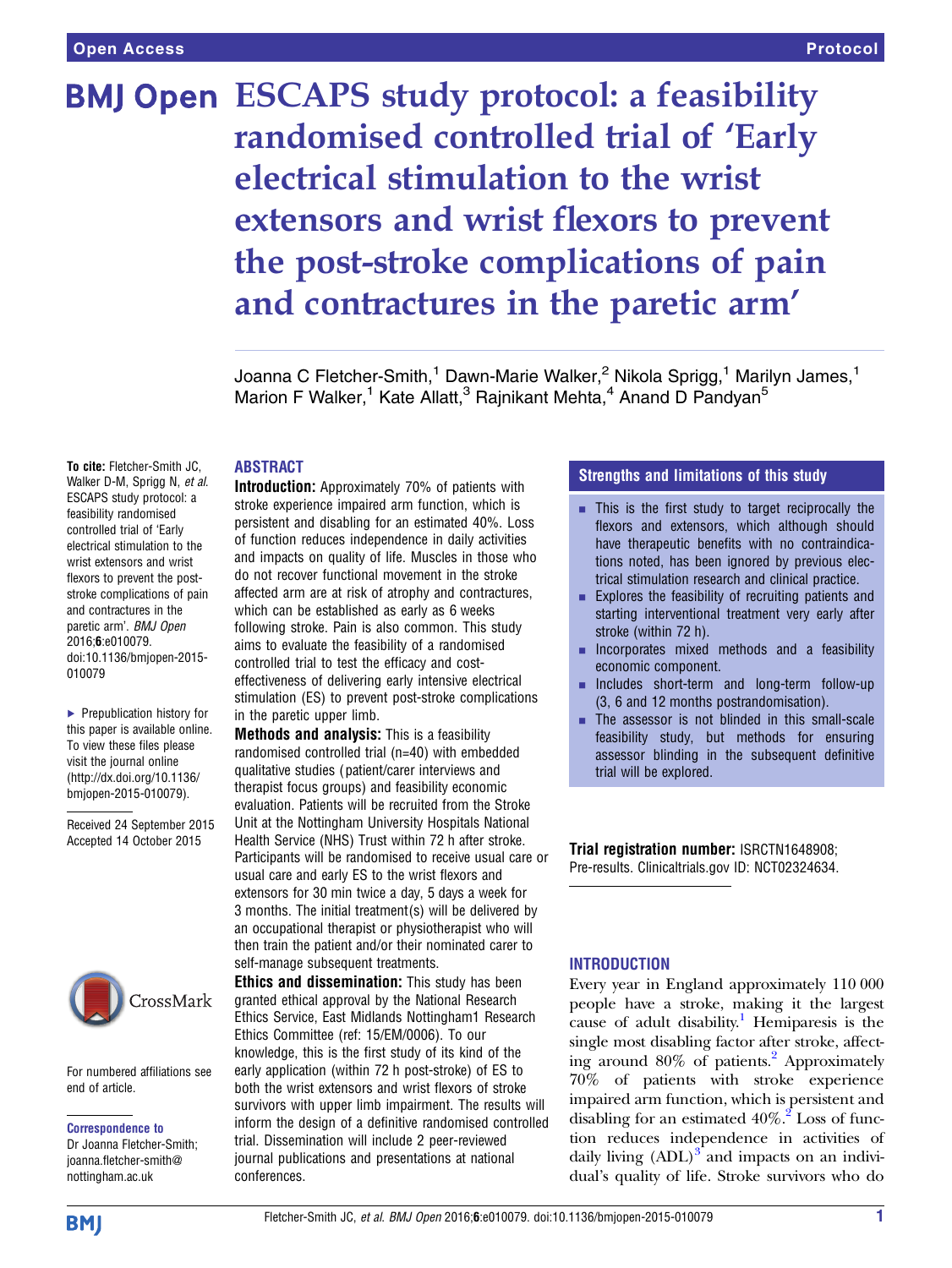not recover functional movement in the paretic arm are more likely to have pain than those who recover arm function,<sup>4</sup> and are at risk of muscle atrophy and contractures, which can become established as early as 6 weeks following stroke.<sup>5</sup> There is some evidence that  $60\%$  of stroke survi-vors have contractures<sup>[6](#page-9-0)</sup> and they are most common in the upper limb. $<sup>7</sup>$  $<sup>7</sup>$  $<sup>7</sup>$ </sup>

Recent audit data demonstrate that patients with stroke are unlikely to receive the recommended 45 min<sup>[8](#page-9-0)</sup> per day of each therapy required, for a minimum of  $5 \text{ days}$  per week.<sup>3</sup> In the very acute stages of stroke rehabilitation, to enable discharge emphasis is often placed on regaining trunk control and mobility at the expense of upper limb rehabilitation. Average time spent in upper limb activities ranges from 0.9 to 7.9 min per therapy session.<sup>[9](#page-9-0)</sup>

Several upper limb treatments are used in clinical practice, with varying success. Some treatments such as constraint-induced movement therapy and mirror box therapy have evidence of benefit<sup>[10](#page-9-0)-12</sup> but success is confined to patients with some active movement in the wrist and hand, and many patients do not. There is evidence to support early initiation of therapeutic interventions after stroke, and strong evidence that intensity of treatment is an important factor in recovery.[13](#page-9-0)–<sup>15</sup>

Electrical stimulation (ES) therapy has potential value for those with reduced or no arm movement after stroke. ES delivers a small, harmless current that depolarises a nerve leading to two actions: a contraction of a muscle via a motor nerve; and a sensory signal to the brain and spinal cord by stimulation of the associated sensory nerves. Stimulation of the muscle causes a contraction similar to a naturally produced contraction which could prevent muscle atrophy. The sensory stimulation of the brain and spinal cord can contribute to neuroplasticity<sup>[16](#page-9-0)</sup> and reduction of pain.<sup>[4 15](#page-9-0)</sup>

Neuromuscular ES is a safe and harmless treatment for use in patient groups without the contraindications of uncontrolled epilepsy, pregnancy and those fitted with cardiac pacemakers. Metallic implants, cancerous lesions and risk of brittle bones around the stimulation site or the joint being treated are also contraindications. National clinical guidelines $2$  recommend routine use of ES for treating 'foot drop',<sup>[3](#page-9-0)</sup> but there is insufficient evidence to support the routine use in upper limb rehabilitation.<sup>[2](#page-9-0)</sup> Recently, Rosewilliam *et al*<sup>[17](#page-9-0)</sup> recruited 90 patients with no upper limb function 6 weeks after stroke and concluded that those who received ES of wrist extensors showed improved wrist extension, strength and grip. Secondary analysis concluded ES prevented the development of pain and deterioration in contractures.<sup>[4](#page-9-0)</sup>

The ESCAPS study evaluates the feasibility of conducting a multicentre randomised controlled trial (RCT) of the efficacy and cost-effectiveness of early, intensive ES to prevent wrist joint deformities/contractures, weakness and upper limb pain after stroke. Qualitative components will explore barriers and facilitators to protocol adherence and clinical practice implementation.

The national clinical guidelines for stroke recommend that occupational therapists should aim to 're-educate' the arm of patients who have reduced arm movement following stroke, by providing repetitive task training. This is inappropriate for many patients with stroke who do not have upper limb mobility. Treatment with ES does not require active movement; therefore, it could benefit patients who have severe to moderate arm function deficits.

This RCT is the first to study ES of flexors and extensors. Reciprocal stimulation of flexors and extensors will simulate the natural stretching movement and can be more effective in the prevention of contractures than stimulation of extensors alone. Flexor stimulation has been shown to reduce spasticity rather than being a contraindication.<sup>18</sup><sup>19</sup>

In order to prevent deconditioning of the forearm muscles, there is a need to initiate treatment within 72 h of stroke. Premature discontinuation of therapy may reduce any therapeutic effect. No extended trials have been conducted, so it is important to establish compliance and attrition rates.

To ensure that the results from the definitive trial are generalisable, cost-effective and implementable, the research-related ES treatment will be delivered by National Health Service (NHS) therapists instead of specialist research therapists. The best strategy for selfmanagement needs to be identified, so that treatment may continue at home after discharge.

This work will help form the basis for a definitive trial in health economics from a societal perspective. Loss of arm and hand function results in reduction of productivity, having a huge impact on individual patients and society.

The NHS needs to find effective new ways of managing the upper limb after stroke. This research is important because it addresses the needs of a significant proportion of patients with stroke. The ESCAPS feasibility study will inform the design of a definitive multicentre RCT to evaluate the efficacy and cost-effectiveness of early ES to the wrist flexors and extensors.

# METHODS AND ANALYSIS Study objectives

The primary objective of the study is to evaluate the feasibility of a RCT that will test the efficacy of delivering early, intensive ES to prevent poststroke complications (such as pain and contractures) to the paretic (weak) upper limb after stroke.

The objectives of this feasibility study therefore are to determine whether:

- 1. It is feasible to recruit within 72 h after stroke event, and to ascertain recruitment rates.
- 2. Initiating ES therapy within 72 h after stroke event is appropriate.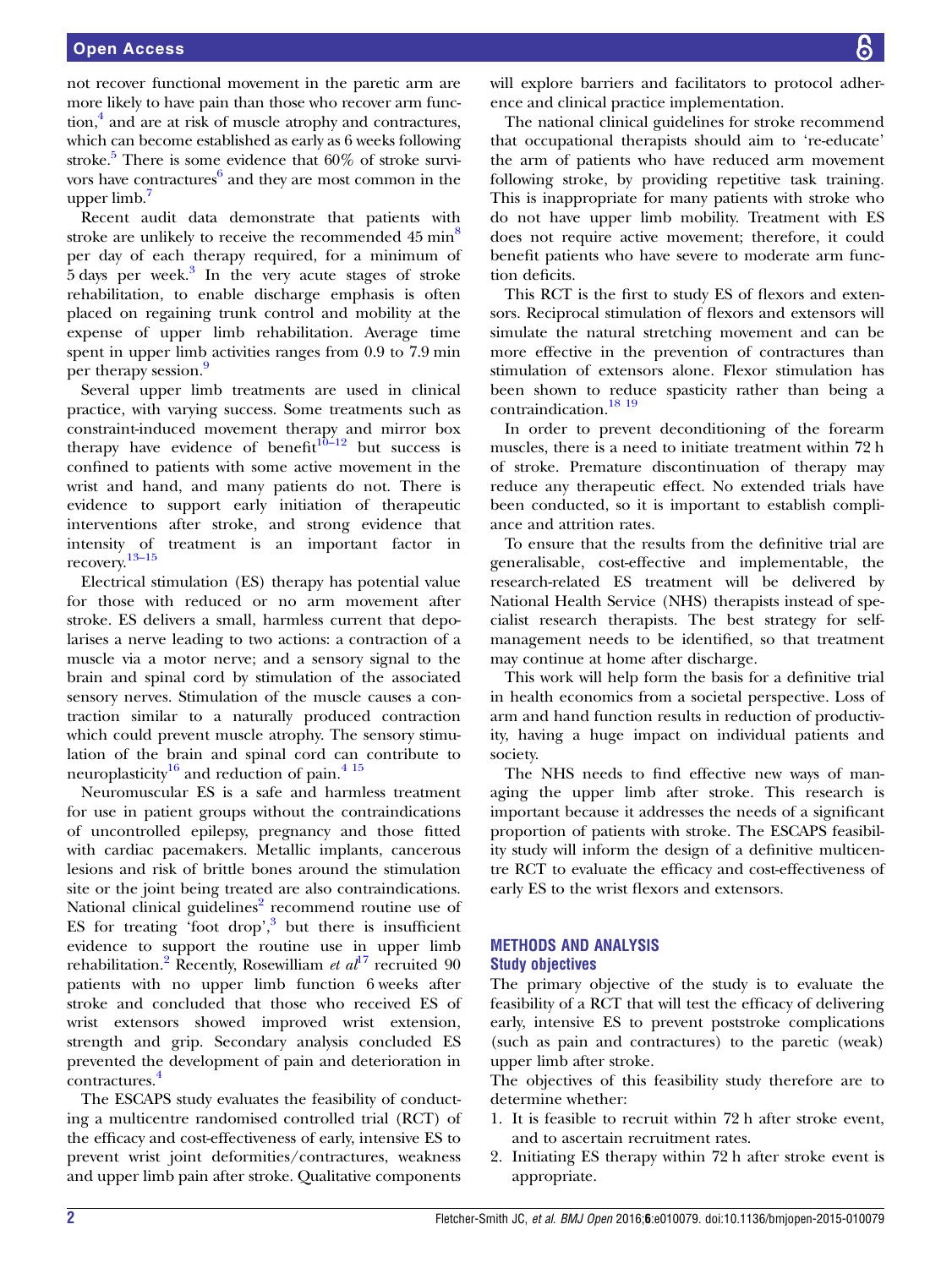- 3. The ES regime proposed, that is, to start receiving ES on an acute stroke unit twice a day, 5 days a week and to continue with this schedule postdischarge for up to 3 months in total, is feasible, as measured by compliance, attrition and the qualitative work.
- 4. Study the interaction between compliance and response to treatment in order to identify the optimum compliance.
- 5. To determine preliminary health economic information surrounding the costs and benefits of the intervention.

We will also determine in this feasibility study what the most appropriate inclusion/exclusion criteria are; what the most sensitive and acceptable outcome measures are; the optimum method for single blinding and any barriers to compliance to the protocol from both the therapist and patient perspectives.

# **Participants**

The study is set in Nottingham, England. Participants will be patients recruited from the Stroke Unit of the Nottingham University Hospitals NHS Foundation Trust within 72 h of stroke event.

# Inclusion criteria

Inclusion:

- ▸ Confirmed clinical diagnosis of stroke;
- ▶ First stroke event to affect their upper limb;
- $\blacktriangleright$  Aged >18 years;
- ▸ Impaired arm movement and strength caused by stroke (determined by the National Institute for Health Stroke Scale $^{20}$  $^{20}$  $^{20}$  (NIHSS) arm subscore).

# Exclusion criteria

Exclusion:

- ▸ An existing chronic upper limb condition (eg, peripheral nerve injury);
- ▸ Cardiac pacemaker;
- ▶ Pregnancy;
- ▶ Epilepsy;
- ▸ Undiagnosed pain or skin conditions (not related to the stroke).

# **Recruitment**

For this feasibility study, we aim to recruit 40 participants over a period of 17 months from one centre (the Nottingham Stroke Unit at the Nottingham University Hospitals NHS Trust). The Clinical Research Network (CRN) stroke research officers will be notified by the clinical ward staff of newly admitted (within 72 h poststroke) patients with stroke who meet the eligibility criteria. The clinical staff will have screened the patient against the eligibility criteria and those patients that meet the eligibility criteria will be informed of the study, and asked if they give voluntary consent. If the participant lacks capacity to consent for themselves, consent will be sought from an approved consultee according to the Mental Capacity Act. A stroke research officer will

visit the patient on the ward to explain the study further and answer any questions.

# Study design

The ESCAPS study is a quantitative single-centre feasibility RCT (n=40) with an embedded qualitative component to evaluate patient recruitment within 72 h of stroke to receive either routine care with ES or routine care only.

The RCT is designed as a parallel group, two-arm superiority trial with 1:1 allocation ratio.

The embedded qualitative component will explore:

- A. Practical implementation issues such as acceptability of ES treatment to patients and adherence to ES treatment protocol,
- B. Potential barriers and facilitators to incorporation of ES treatment into routine practice, such as training of therapy staff.

Using:

- 1. Three focus groups with physiotherapists (n=4) and occupational therapists (n=4) involved in delivering and supporting the ES intervention;
- 2. Semistructured interviews with a purposive subsample representing a range of ages, gender and stroke severity of patient participants and their nominated carers (intervention group (n=10); control group  $(n=5)$ ).

Preliminary economic analysis will test the feasibility of collecting economic data using a patient resource use questionnaire.

A schematic diagram of the schedule and time commitment for trial participants in each study group is included as fi[gure 1.](#page-3-0)

# Randomisation

Following baseline measures, participants will be randomised to ES therapy intervention or usual care control. All participants eligible for inclusion will be randomised on a 1:1 basis. Concealed random allocation will be conducted by a statistician using a computer-generated pseudo-random list with random permuted blocks of varying sizes. Allocation concealment will be ensured by the statistician preparing the randomisation codes in sealed envelopes that will only be opened by the researcher after the patient has been recruited and has completed all baseline measurements. Participants will be stratified into four groups (n=10):

- 1. No arm movement (Action Research Arm Test  $(ARAT)^{21}$  $(ARAT)^{21}$  $(ARAT)^{21}$  score=0) and cognitive impairment (Montreal Cognitive Assessment  $(MoCA)^{22}$  $(MoCA)^{22}$  $(MoCA)^{22}$  <26);
- 2. No arm movement  $(ARAT<sup>21</sup> score=0)$  $(ARAT<sup>21</sup> score=0)$  $(ARAT<sup>21</sup> score=0)$  but no cognitive impairment (MoCA $^{22}$  $^{22}$  $^{22}$  >26);
- 3. Some arm movement  $(ARAT<sup>21</sup> score >1)$  $(ARAT<sup>21</sup> score >1)$  $(ARAT<sup>21</sup> score >1)$  and cognitive impairment (MoCA $^{22}$  $^{22}$  $^{22}$  <26);
- 4. Some arm movement (ARAT<sup>[21](#page-9-0)</sup> score  $\geq$ 1) but no cognitive impairment (MoCA $^{22}$  >26).

A minimisation technique will be applied during randomisation with minimisation on: age, sex, side of stroke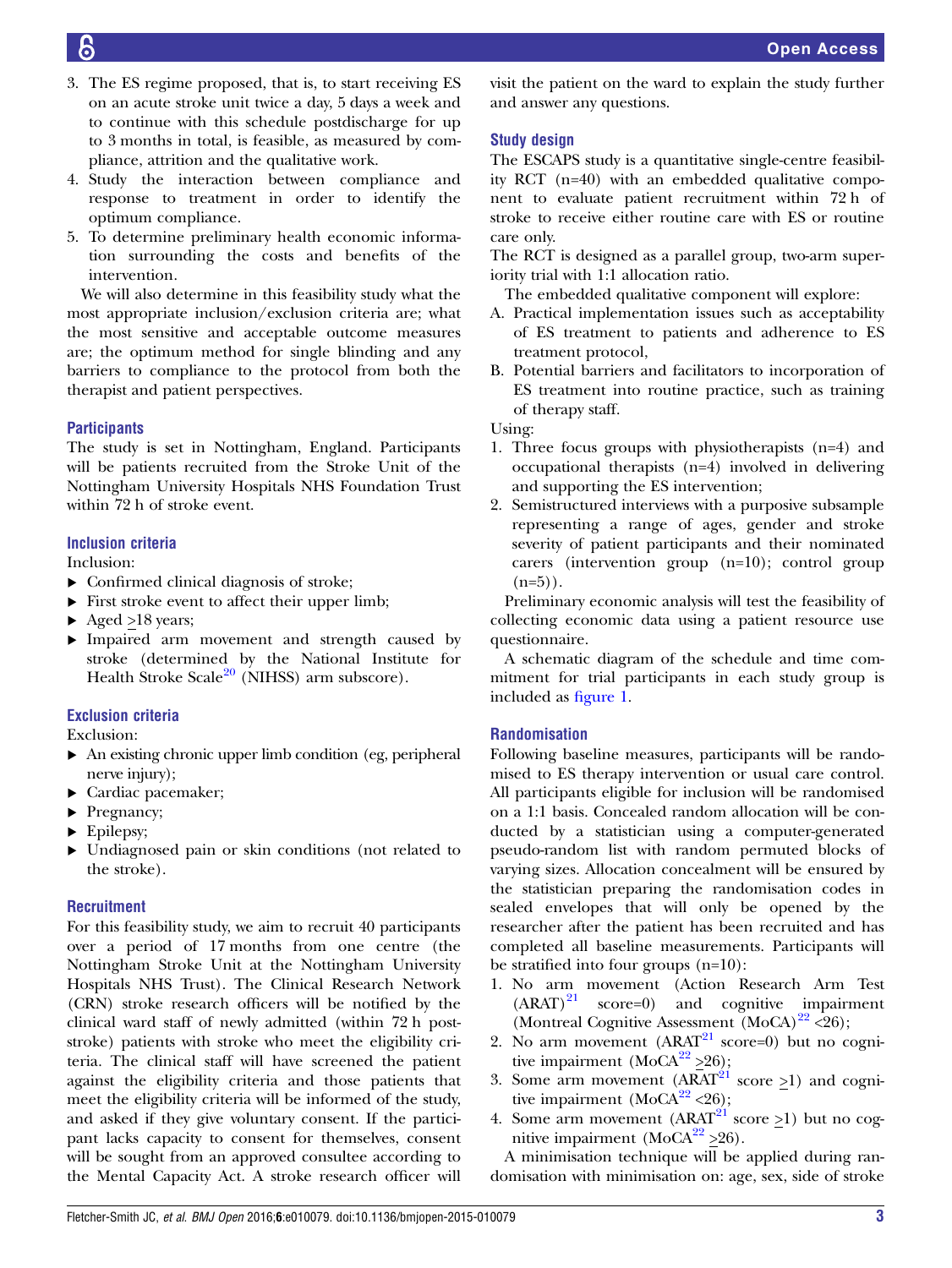<span id="page-3-0"></span>Figure 1 Schematic diagram of the schedule and time commitment for trial participants in each study group (CRN, Clinical Research Network; ES, electrical stimulation; NHS, National Health Service).



and severity of arm weakness (as measured by the  $NIHSS<sup>20</sup>$  $NIHSS<sup>20</sup>$  $NIHSS<sup>20</sup>$  arm subscore).

# Intervention treatment

Treatment with current controlled ES is delivered using a two channel constant current stimulation (maximum output 100 mA, pulse width 450 μs and a frequency between 40 and 60 Hz as per participant preference)<sup>i</sup>. The motor points for stimulation are selected to produce reciprocal flexion and extension through full range of movement.<sup>[23](#page-9-0)</sup> The initial assessment and treatment session with an NHS band 5 or above physiotherapist or occupational therapist will involve identification of the motor points for the forearm flexors and extensors, and placement of self-adhesive electrodes over these motor points. The current intensity will be increased to produce an alternating contraction of the flexors and extensors using a flex-hold-extend-hold pattern, ensuring that a pure movement is produced with no ulnar or radial deviation. The skin will be marked with a skin-safe marker pen to show the correct area to place the electrodes for future treatments and the ES device will be locked to the selected settings. A single stimulation and hold cycle will last 20 s and this will be cyclically repeated for 30 min after which the device can be removed.

Clinical staff will assist the patient to apply the electrode pads to the premarked motor points and switch on the device to the prestored treatment setting (this will take between 2 and 5 min) for subsequent treatments. The device will provide treatment without the need for a therapist to be present.

Prior to hospital discharge, the patient and/or nominated carer will be taught how to self-manage the treatment where possible. Treatment will continue twice a day, 5 days a week (Monday to Friday), for a total period of 3 months.

Modifications will not be made to the intervention. A participant may discontinue their allocated intervention or withdraw from the study for the following reasons: withdrawal of consent, or changes to their health status preventing their continued participation. Whenever possible, study participants will be retained in the trial to enable follow-up data collection and prevent missing data.

# Usual care control

Participants randomised to the control group will not receive ES therapy but will receive all usual care. 'Usual care' will include all the therapy interventions that are standard practice on the Nottingham Stroke Unit. As per national clinical guidelines, $\frac{2}{3}$  $\frac{2}{3}$  $\frac{2}{3}$  the application of ES to the upper limb is not standard practice. It is not possible to provide a placebo device without the possibility of it being easily identified as such. One reason is because movement is seen in the upper limb when the ES device is activated; furthermore, participants will be recruited and start treatment while on the hospital ward, so control and intervention participants may be in close proximity on the same wards as each other and would likely notice a difference between the intervention and placebo devices.

## Adherence to treatment

As part of the feasibility study data on adherence to the intervention treatment will be collected using two

i The NeuroTrac Rehab Verity Medical Limited in compliance with the European Union Medical Device Directive MDD93/42/EEC under the supervision of SGS, notified body number 0120 CE mark status. Verity Medical Ltd is certified by SGS to the following quality standards: ISO 9001:2008, ISO13485:2003.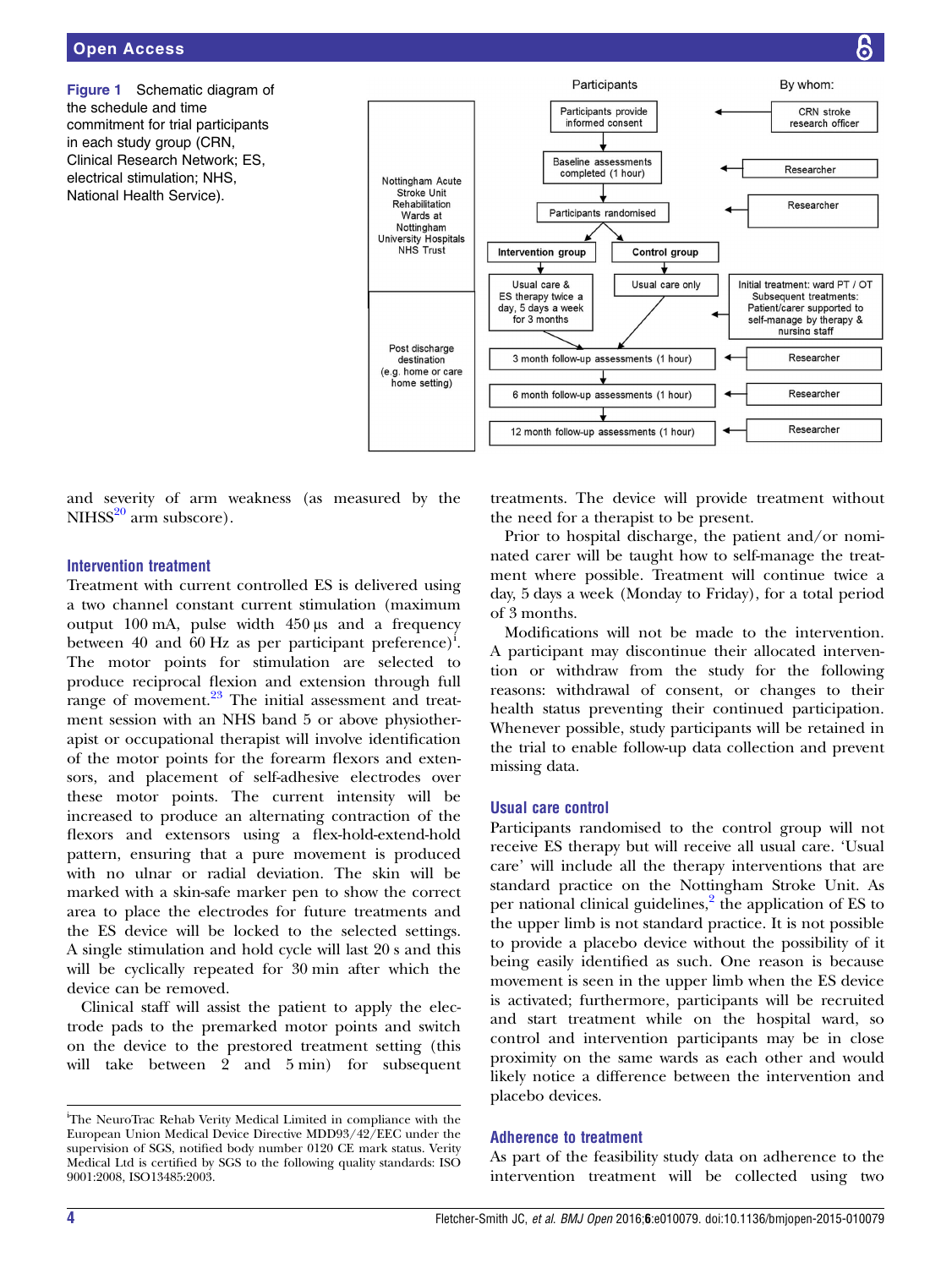different methods. The ES devices have an internal memory function that will record data on usage. In addition, the study participants and/or their nominated carers will be asked to complete a patient diary to show the days and times that they have used the device. These data will be collected during the 3-month outcome assessment visit.

# Concomitant interventions during the trial

Participants enrolled on the ESCAPS trial cannot be enrolled in any other concomitant trials involving the application of experimental upper limb interventions that may impact trial outcomes.

# **Blinding**

It will be difficult to blind this study as the investigator and patient cannot be blinded during the procedure. However, an objective of this feasibility is to ascertain the most appropriate blinding procedure for the ensuing definitive trial.

The lead ward therapist will be informed of group allocation as they (or a nominated qualified therapist) will be providing the initial treatment. We will take every step to minimise allocation and outcome bias. Trial participants will not be blinded to group allocated because they will need to be informed as to whether they have been allocated to the intervention group receiving the ES therapy, or the control group who will not receive any ES therapy intervention.

The researcher responsible for the completion of outcome measures will not be blinded to group allocation as data on compliance will need to be collected via the use of participant diaries that will be collected at the 3-month follow-up assessment. This researcher will also have to record data on the number of ES treatments recorded (to measure home compliance) by the ES devices' internal memory function (current intensity in mA and total time the device is used).

# Outcome measures

The primary outcomes relate to the feasibility outcomes of the study.

- 1. Feasibility of the trial design:
	- ▸ Recruitment rates: number/per cent of participants recruited within 72 h post-stroke; time post-stroke that participants received their first treatment;
	- ▸ Recruitment strategy: number/per cent of patients screened, number/per cent eligible and approached, number/per cent who consented, number/per cent excluded after screening;
	- ▸ Completion/attrition rates: number/per cent of participants who completed the intervention;
	- ▸ Compliance/adherence to treatment protocol: number/per cent of participants who received ES twice a day, 5 days a week while in hospital, and number/per cent who continued with the

treatment regime after discharge. Mean, minimum and maximum number of ES treatments that participants received during the 3-month intervention period;

- ▸ Consultee consent rates: number/per cent of patients unable to give informed consent, and number/per cent consented by a consultee, number of consultees who declined consent;
- 2. Tolerability: number of participants who withdraw or decline intervention; records of interventions declined and why;
- 3. Integrity of the study protocol: measured by examining how many participants are able to complete the study, number/per cent of missing data, and number/per cent of people who completed each of the outcome measures at 3-month, 6-month and 12-month follow-up, calculation of the cost of running the study; analysis of the qualitative interview and focus group data. The secondary outcomes relate to clinical outcome measures. Demographic characteristics (age, gender, ethnicity and socioeconomic status), stroke characteristics (date, type and side of stroke), cognitive status  $(MoCA<sup>22</sup>)$  $(MoCA<sup>22</sup>)$  $(MoCA<sup>22</sup>)$  and premorbid function state (Nottingham Extended ADL (NEADL) $^{24}$ ) will be collected at baseline.

Participants will complete the following assessments at 0, 3, 6 and 12 months:

- $\triangleright$  Neurological outcome (NIHSS<sup>[20](#page-9-0)</sup> score);
- ▸ Independence in daily activities (Barthel ADL Index score<sup>[25](#page-9-0)</sup> and modified Rankin Scale (mRS)<sup>26 27</sup>);
- ▸ Pain in the affected arm (Scale of Pain Intensity  $(SPIN)^{28}$ :
- ▸ Muscle contractures/muscle activity (Biometrics EMG equipment);
- $\blacktriangleright$  Arm function (ARAT<sup>[21](#page-9-0)</sup>);
- ▸ Stroke-related quality of life (Stroke Specific Quality of Life Scale  $(SS-QOL))^{29}$ ;
- $\blacktriangleright$  Health status (EuroQol-5D (EQ-5D)<sup>30</sup>);
- ▸ Patient resource use questionnaire;
- $\triangleright$  Carer strain (Caregiver Strain Index (CSI)<sup>31</sup>) will be completed by the participant's nominated carer.

# Data collection methods

Following recruitment to the trial, a stroke researcher will visit the participant on the ward to obtain the baseline measurements. In cases where it is not possible to obtain all the outcome measurement data from the patient or the medical records, for the BI, NEADL, mRS, resource use questionnaire, the researcher will obtain by proxy data from the next of kin. A stroke researcher will visit the participant at their place of discharge to complete the 3-month, 6-month and 12-month follow-up assessments.

# Sample size

This is a feasibility study and therefore the sample size is determined by the number of participants that is feasible to study within the timescale of the project.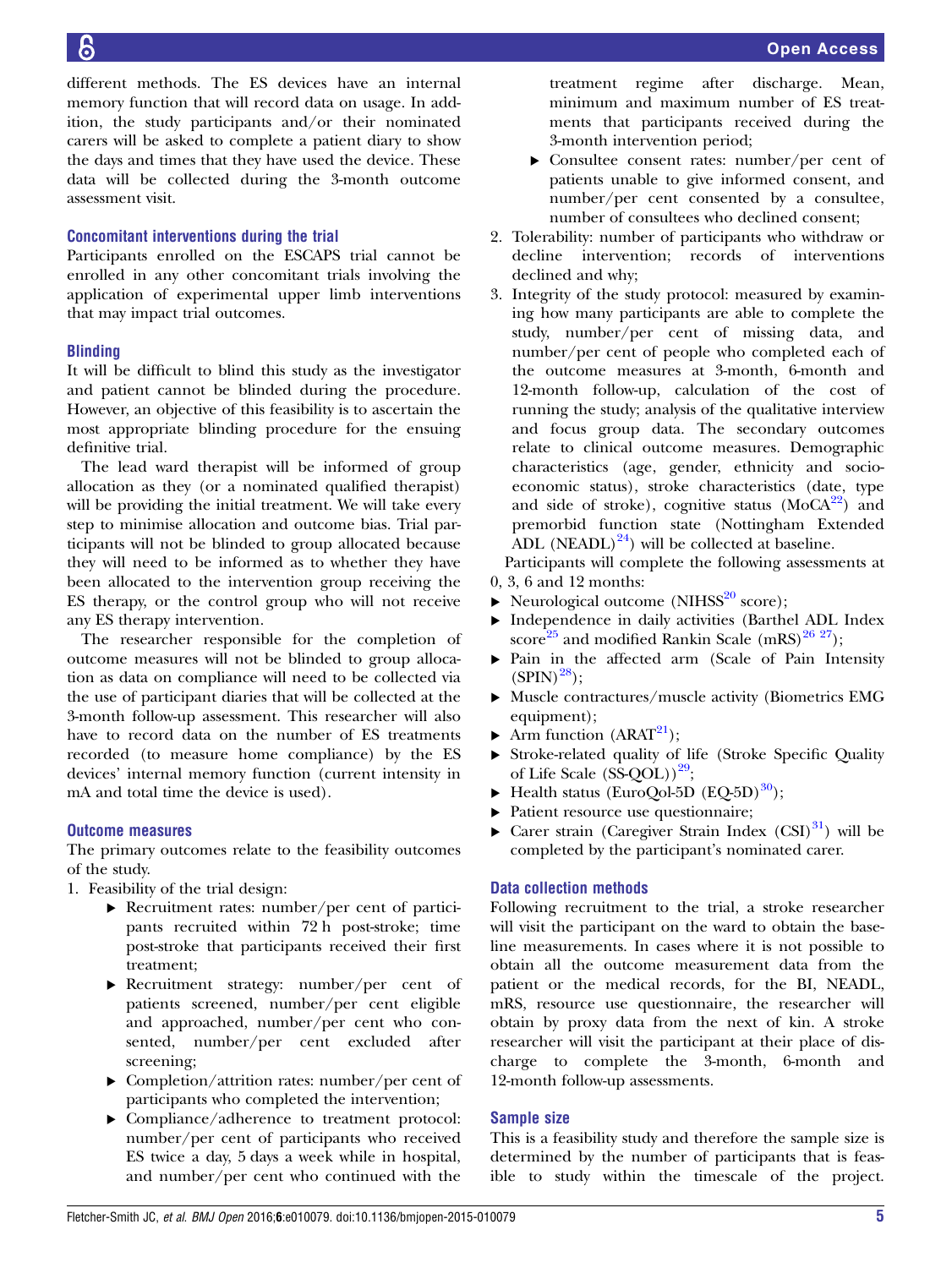Consecutive sampling will be used to recruit 40 participants. This will provide sufficient information to indicate feasibility. Outcome data will be utilised to inform a sample size calculation for the definitive trial by assessing variability and completeness of data.

## Data management

Case report forms (CRFs) and all measurement data (with the exception of the spasticity and contracture measurement data) will be completed on paper forms. Data will then be entered and stored in a password protected electronic database. The original paper copies of CRFs and all study data will be treated as confidential documents and held securely in accordance with regulations. Participants will each be assigned a unique trial identity code for use on all study documents. All source documents will be filed at the principal investigator's site.

#### Data analysis

Data will be statistically summarised/analysed using SPSS, and MathCad will be used to extract measures related to spasticity and contractures. Analyses will cover the following:

- ▸ Total patients recruited within 72 h of stroke event; average length of time post-stroke when patients received first treatment.
- ▸ Total patients screened, eligible and approached, consented, and excluded after screening.
- ▸ Total patients who completed the intervention; number who completed 3-month, 6-month and 12-month follow-up assessments.
- ▸ Total participants receiving ES per protocol (PP); mean, minimum and maximum number of ES treatments received during 3-month intervention period; qualitative patient/carer interview data, and ES machine's memory which records number of sessions and duration.
- ▸ Total patients unable to give informed consent; number consented by consultee; number of consultees who declined.
- ▸ Recruitment and attrition rates, number of patients lost to follow-up and reasons.
- ▸ Quality of health economic data between assessment points especially 6–12 months regarding completeness. Cross referencing of data against medical records where possible. Sensitivity of the EQ-5D in measuring outcome. Combined cost and outcome analysis to determine potential cost-effectiveness of ES verses usual care.
- ▸ Thematic analysis will be used to identify themes representative of patient experience of treatment, and the experience of carers with the application of the ES device.

As the sample size is small and a method of minimisation is used, we propose to estimate effect size (using the Cohen's d and the 95% CI) for the main study measures that are interval level data. The OR (and the 95% CI) will be estimated when data are dichotomous. When

measures are ordinal, nominal relative risk ratios will be used to present all forms of adverse events.

In addition to estimating effect size, we will explore the use of the following statistical techniques to analyse our data: The group of patients randomised to receive the active treatment will be compared with the control group for all our primary outcomes variables recorded. Continuous variables that are normally distributed will be analysed using generalised linear modelling techniques. Where repeated measures have been recorded, we will apply generalised estimating equation techniques, considering appropriate correlation structure, with time interaction. For continuous variables, treatment differences will be presented with associated 95% CIs. For all statistical tests p<0.05 (2-sided) will be considered statistically significant.

No additional secondary analyses (eg, subgroup or adjusted analyses) are planned for this feasibility study.

For this study, the following definitions of analysis population will be followed:

All-available-patient population: All patients who have consented for the study will be used for patient accountability and listings and will include patients who are randomised but who do not receive their ES intervention treatment.

Intention-to-treat (ITT) population: All patients who have been randomised and received their ES treatment intervention at baseline and who complete follow-up assessment at 3 months, 6 months and 12 months will be included in an ITT population.

The PP population: All patients included in the ITT population, who participate in the study, without major protocol violation.

Missing values will be imputed by using the last value carried forward. We acknowledge that this method is associated with a risk of bias in patients who are deteriorating.

## Trial status

The official study start date was 1 April 2015. Recruitment to the feasibility trial began on the 1 June 2015 with the first patient entered into the study on 5 June 2015.

#### ETHICS AND DISSEMINATION

# Informing potential trial participants of possible benefits and known risks

The stroke research officer will provide the patient and their consultee (if appropriate) with a verbal explanation of the trial and written patient information sheets, ensuring that the participant has sufficient time to consider participating or not. The CRN research officer will answer any questions that the participant has concerning study participation.

#### Obtaining informed consent from participants

Trained stroke research officers will obtain written informed consent from patients willing to participate in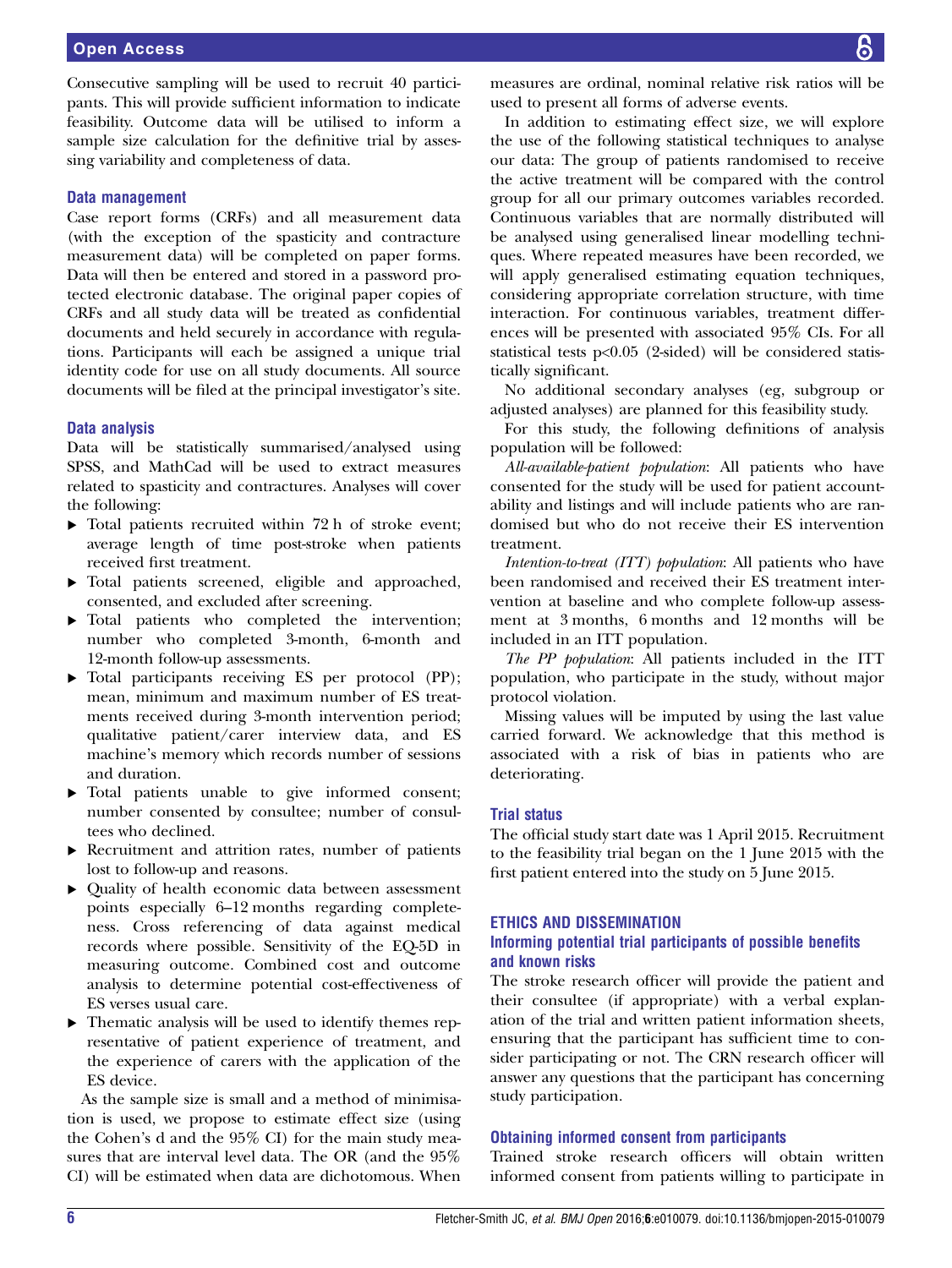the trial. The informed consent form will be signed and dated by the participant before they enter the trial and before they undergo any interventions (including history taking) related to the study. Patients who are unable to sign their name because the stroke has affected their dominant hand and they are unable to sign a legible signature with their non-dominant hand will be asked to point to a box within the consent form and a witness will sign to state that the patient wished to give informed consent to participate in the study.

An 'aphasia friendly' version of the information sheets and consent form will be available for those with communication difficulties. Such aphasia friendly information sheets and consent forms have been used in previous stroke trials by the study team.

Patients who lack the mental capacity to consent to participate in the study will be recruited after consultation with their next of kin or nominated carer. Consultee advice will be obtained from the patient's relative or close friend who would know the patient's wishes. Capacity is a situation-specific assessment and the CRN staff and clinical stroke team have had training in assessing capacity. Those participants who lack capacity will be considered for recruitment to the main feasibility trial only and not participation in the patient and carer interviews.

Irrespective of patients' mental capacity, verbal or gestured agreement will be sought prior to ES treatment, and objections will be respected. If a participant becomes distressed by the ES treatment, it will be stopped.

Participants who lack capacity to provide informed consent will not be recruited to the patient and carer interview part of the study, but their nominated carer may opt to be interviewed about their experience of supporting someone without capacity to participate in the trial.

Owing to the early delivery of ES within 72 h poststroke, it may be that obtaining informed consent from the patient is not possible due to communication and/ or cognitive difficulties. In these circumstances, we will obtain consultee consent. However, if during the intervention period the patient regains their communication and/or cognitive function, we will obtain informed consent from the patient at that time.

# Study withdrawal

It will be explained to the potential participant or their consultee that entry into the study is entirely voluntary and that treatment and care of the participant will not be affected by their decision. Participants or their consultee will be informed that they can withdraw from the study at any given point and that this will not affect their future care. Participants may be withdrawn from the trial either at their own request or at the discretion of the investigator. The participants will be made aware that this will not affect future care. Participants will be made aware (via the information sheet and consent form) that should they withdraw, the data collected to date cannot be erased and may still be used in the final analysis.

Participants may discontinue their allocated intervention or withdraw from the study for the following reasons:

- ▸ Withdrawal of consent,
- ▸ Changes to their health status preventing their continued participation.

Enrolled participants who withdraw and were not yet randomised will be replaced (though the withdrawn participant will keep their trial ID). Participants who withdraw after randomisation will not be replaced.

# Data protection and confidentiality

All trial staff and investigators will endeavour to protect the rights of the trial's participants to privacy and informed consent, and will adhere to the Data Protection Act 1998. The CRF will only collect the minimum required information for the purposes of the trial. CRFs will be held securely in a locked filing cabinet with access limited to the trial staff. Computer held data including the trial database will be held securely on a dedicated web server and will be encrypted and password protected. Participant confidentiality will be ensured by utilising identification code numbers. Individual participant medical information obtained as a result of this study are considered confidential and disclosure to third parties is prohibited.

Access to the CRFs shall be restricted to those personnel approved by the principal investigator and recorded on the Trial Delegation Log. The full data set will be restricted to the Trial Management Group, Independent Trial Steering Consultant and Sponsor. On completion of the study and following dissemination of the findings, secondary anonymised data will be available on request.

# Research governance and the conduct of the trial

The trial is being conducted in accordance with the ethical principles that have their origin in the Declaration of Helsinki 1996, the principles of Good Clinical Practice, and the Department of Health Research Governance Framework for Health and Social Care 2005.

## Dissemination of research findings

As this is a feasibility study, the main dissemination strategy will be after the ensuing trial. The findings from this study will be disseminated through study reports, through publications in academic peer reviewed journals, and conference presentations. The results will be communicated to the participants and involved stroke unit staff in the form of a letter thanking them for their involvement and support of the study, along with a lay summary of the findings and plans for future research.

## Clinical trials authorisation

Clinical trials authorisation is not required.

## Trial management and regulatory issues

This study is being hosted by Nottingham University Hospitals NHS Trust and coordinated by the University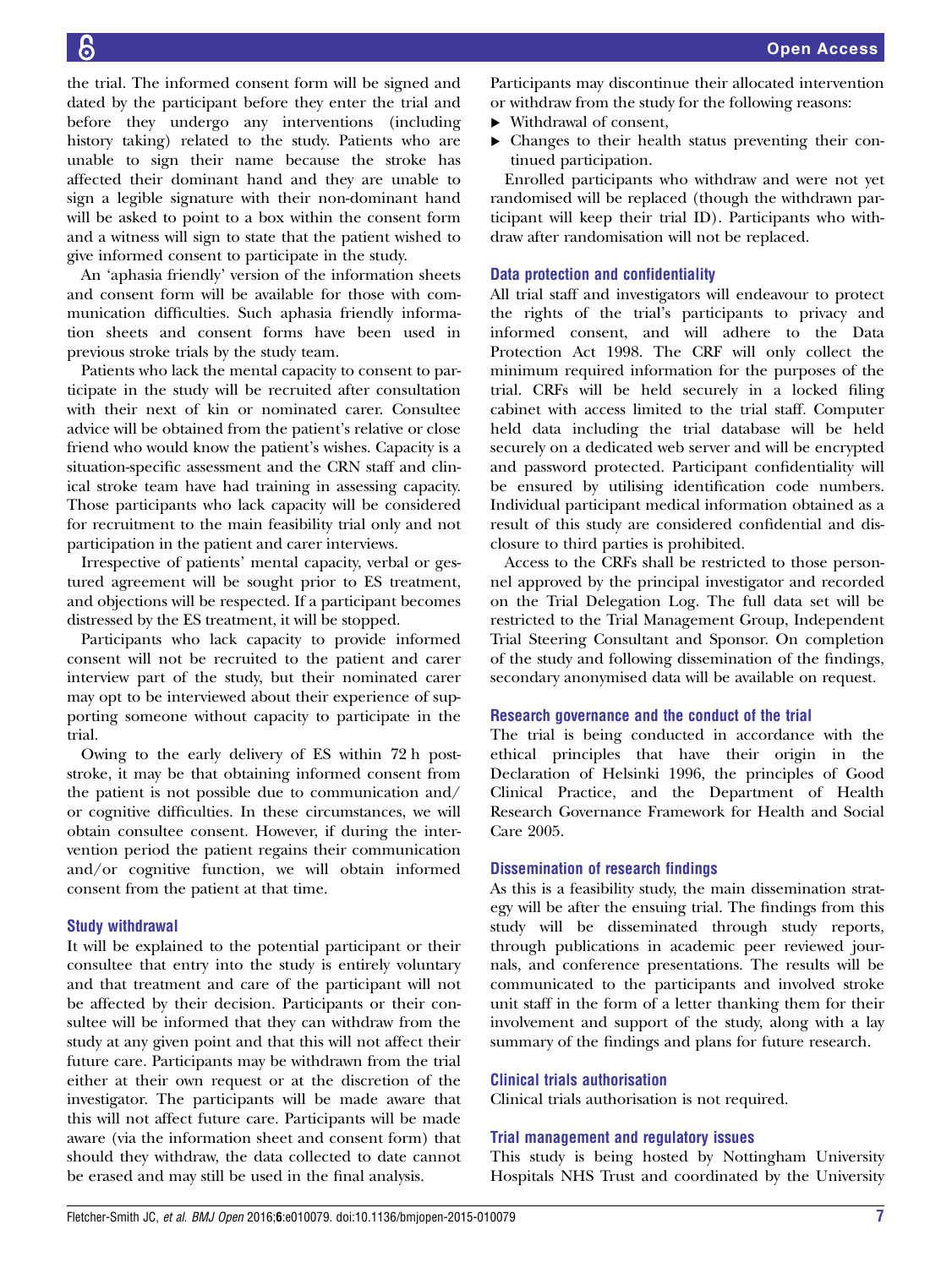<span id="page-7-0"></span>

| All items from the WHO trial registration data set<br>Table 1 |                                                                                                                                                                                   |  |
|---------------------------------------------------------------|-----------------------------------------------------------------------------------------------------------------------------------------------------------------------------------|--|
| Data category                                                 | <b>Information</b>                                                                                                                                                                |  |
| Primary registry and trial                                    | <b>ISRCTN Registration</b>                                                                                                                                                        |  |
| identifying number                                            | <b>ISRCTN16489086</b>                                                                                                                                                             |  |
| Date of registration in primary                               | 15/01/2015                                                                                                                                                                        |  |
| registry                                                      |                                                                                                                                                                                   |  |
| Secondary identifying numbers                                 | ClinicalTrials.gov<br>NCT02324634                                                                                                                                                 |  |
| Source(s) of monetary or<br>material support                  | Monetary support: Department of Health funding from the NIHR RfPB programme                                                                                                       |  |
|                                                               | (PB-PG-1013-32034)                                                                                                                                                                |  |
|                                                               | Material support: NeuroTrac Rehab devices used for the intervention were donated by<br>Verity Medical Ltd                                                                         |  |
| Primary sponsor                                               | University of Nottingham                                                                                                                                                          |  |
| Secondary sponsor(s)                                          | Nottingham University Hospitals NHS Trust                                                                                                                                         |  |
| Contact for public queries                                    | JCF-S (principal investigator)                                                                                                                                                    |  |
|                                                               | Joanna.fletcher-smith@nottingham.ac.uk                                                                                                                                            |  |
| Contact for scientific queries                                | JCF-S (principal investigator)                                                                                                                                                    |  |
|                                                               | Joanna.fletcher-smith@nottingham.ac.uk                                                                                                                                            |  |
| <b>Public title</b>                                           | Early Electrical Stimulation to prevent Complications to the Arm Post-Stroke-a feasibility                                                                                        |  |
|                                                               | study (ESCAPS)                                                                                                                                                                    |  |
| Scientific title                                              | Early electrical stimulation to the wrist extensors and wrist flexors to prevent the post-stroke<br>complications of pain and contractures in the paretic arm-a feasibility study |  |
| Countries of recruitment                                      | England, UK                                                                                                                                                                       |  |
| Health condition(s) or problem<br>(s) studied                 | Stroke: prevention of post-stroke complications (eg, pain and contractures) in the upper<br>limb                                                                                  |  |
| Intervention(s)                                               | ES applied to the wrist extensors and wrist flexors for 30 min, twice a day, 5 days a week,                                                                                       |  |
|                                                               | for 3 months                                                                                                                                                                      |  |
|                                                               | The ES will be set to deliver a 450 $\mu$ s pulse at a frequency of 40–60 Hz (as per patient                                                                                      |  |
|                                                               | convenience). The intensity of the current will be increased to produce an alternating                                                                                            |  |
|                                                               | contraction of the flexors and extensors using a flex-hold-extend-hold pattern. A single                                                                                          |  |
|                                                               | stimulation and hold cycle will last 20 s and this will be cyclically repeated for 30 min<br>Control group will receive usual care only and will not receive any ES treatment     |  |
| Key inclusion and exclusion                                   | Inclusion criteria:                                                                                                                                                               |  |
| criteria                                                      | Confirmed clinical diagnosis of first disabling stroke event affecting the upper limb                                                                                             |  |
|                                                               | $\triangleright$ Aged > 18 years                                                                                                                                                  |  |
|                                                               | Impaired arm movement and strength (NIHSS arm subscore >0) resulting in reduced                                                                                                   |  |
|                                                               | function, caused specifically by the stroke                                                                                                                                       |  |
|                                                               | Exclusion criteria:                                                                                                                                                               |  |
|                                                               | ▶ Previous history of stroke affecting their upper limb                                                                                                                           |  |
|                                                               | Peripheral nerve injury/existing orthopaedic condition affecting the upper limb; fixed                                                                                            |  |
|                                                               | contractures at the elbow, wrist or fingers; malignancy in the area of the ES electrode                                                                                           |  |
|                                                               | placement; or epilepsy                                                                                                                                                            |  |
|                                                               | Cardiac pacemaker or similar implanted device<br>Pregnancy                                                                                                                        |  |
|                                                               | Undiagnosed pain or skin conditions (not related to the stroke)                                                                                                                   |  |
| Study type                                                    | Feasibility RCT (single centre)                                                                                                                                                   |  |
|                                                               | Interventional                                                                                                                                                                    |  |
|                                                               | Allocation: randomised                                                                                                                                                            |  |
|                                                               | Masking: unblinded (for practical reasons during the feasibility trial but in any subsequent                                                                                      |  |
|                                                               | pilot and definitive trials the outcomes assessor will be blinded)                                                                                                                |  |
| Date of first enrolment                                       | June 2015                                                                                                                                                                         |  |
| Target sample size                                            | 40                                                                                                                                                                                |  |
| <b>Recruitment status</b>                                     | Recruiting                                                                                                                                                                        |  |
| Primary outcome(s)                                            | Pertain to the feasibility aims of the study:                                                                                                                                     |  |
|                                                               | 1. Feasibility of the trial design (12 months)—recruitment rates: number/per cent of                                                                                              |  |
|                                                               | participants recruited within 72 h post-stroke; time post-stroke that participants received                                                                                       |  |
|                                                               | their first treatment; recruitment strategy: number/per cent of patients screened, number/<br>per cent eligible and approached, number/per cent who consented, number/per cent    |  |
|                                                               | excluded after screening; completion rates: number/per cent of participants who                                                                                                   |  |
|                                                               | completed the intervention; number/per cent of participants who received ES twice                                                                                                 |  |
|                                                               | Continued                                                                                                                                                                         |  |

 $\overline{6}$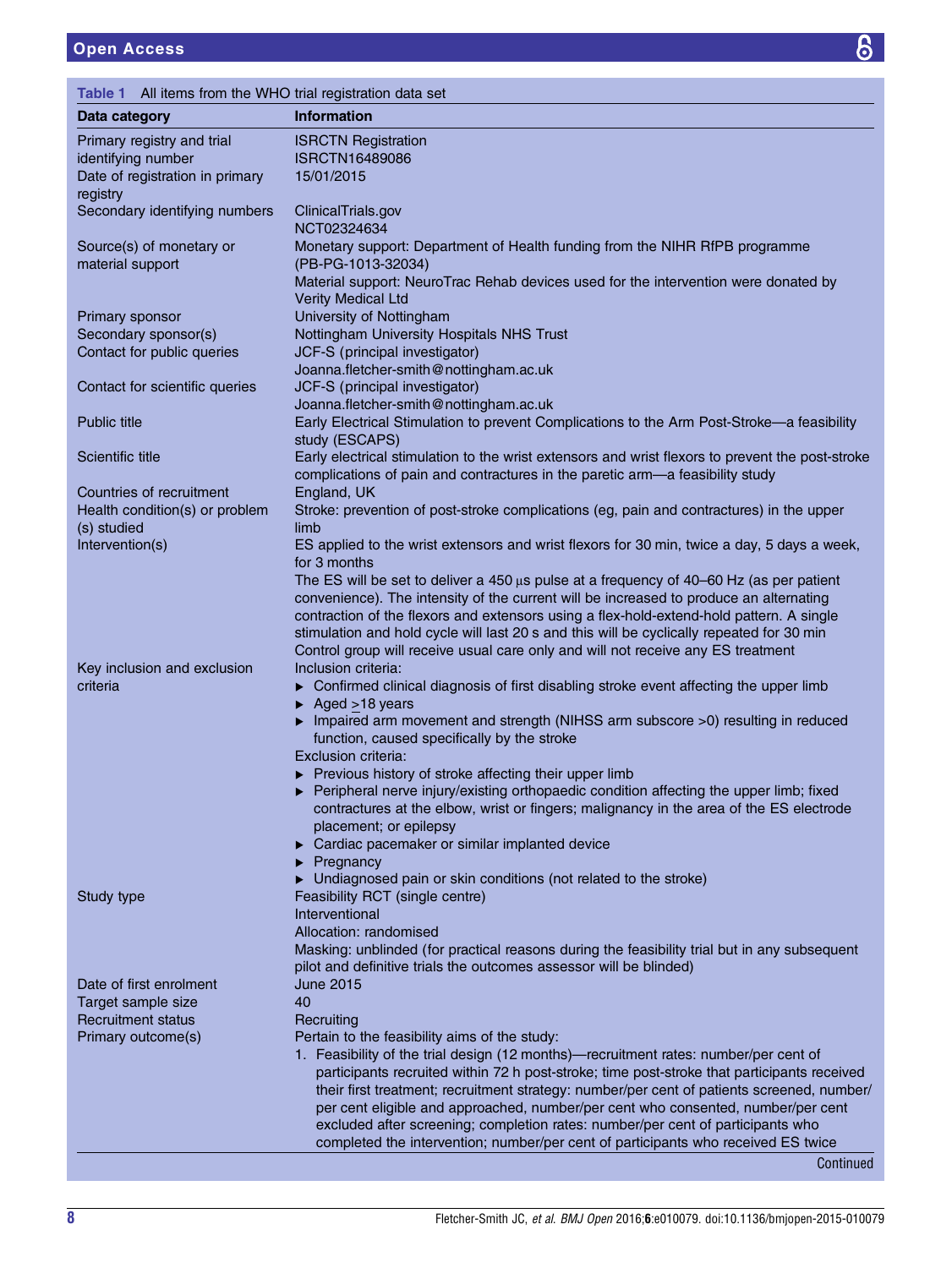Scale.

| Data category          | <b>Information</b>                                                                                                                                                                                                                                                                                                                                                                                                                                                                                                                                                            |
|------------------------|-------------------------------------------------------------------------------------------------------------------------------------------------------------------------------------------------------------------------------------------------------------------------------------------------------------------------------------------------------------------------------------------------------------------------------------------------------------------------------------------------------------------------------------------------------------------------------|
|                        | a day, 5 days a week while in hospital, and number/per cent who continued with the<br>treatment regime after discharge. Mean, minimum and maximum number of ES<br>treatments that participants received during the 3-month intervention period; recruitment<br>of patients lacking mental capacity to consent for themselves: consultee consent rates<br>(number/per cent of patients unable to give informed consent, and number consented<br>by a consultee, number of consultees who declined consent)                                                                     |
|                        | 2. Tolerability (12 months)—proportion of participants who withdraw or decline intervention;<br>records of interventions declined and why                                                                                                                                                                                                                                                                                                                                                                                                                                     |
|                        | 3. Integrity of the study protocol (12 months)—measured by examining how many                                                                                                                                                                                                                                                                                                                                                                                                                                                                                                 |
|                        | participants are able to complete the study, per cent of missing data, and per cent of<br>people who completed each of the outcome measures at 3-month, 6-month and<br>12-month follow-up, calculation of the cost of running the study                                                                                                                                                                                                                                                                                                                                       |
| Key secondary outcomes | NIHSS score (0, 3, 6, 12 months)—neurological outcome and degree of recovery<br>1.                                                                                                                                                                                                                                                                                                                                                                                                                                                                                            |
|                        | Barthel ADL Index score and modified Rankin score (0, 3, 6, 12 months)—<br>2.                                                                                                                                                                                                                                                                                                                                                                                                                                                                                                 |
|                        | independence (functional ability) in basic daily activities                                                                                                                                                                                                                                                                                                                                                                                                                                                                                                                   |
|                        | SPIN (0, 3, 6, 12 months)—pain in the affected arm<br>3.                                                                                                                                                                                                                                                                                                                                                                                                                                                                                                                      |
|                        | Muscle contractures (reduction in range of movement and spasticity; 0, 3, 6,<br>4.<br>12 months)—muscle contractures will be monitored by measuring muscle activity<br>during assessments using Biometrics equipment                                                                                                                                                                                                                                                                                                                                                          |
|                        | 5. ARAT $(0, 3, 6, 12 \text{ months})$ —arm function                                                                                                                                                                                                                                                                                                                                                                                                                                                                                                                          |
|                        | SS-QOL (0, 3, 6, 12 months)-stroke-related quality of life<br>6.                                                                                                                                                                                                                                                                                                                                                                                                                                                                                                              |
|                        | EQ-5D (0, 3, 6, 12 months)-health status<br>7.                                                                                                                                                                                                                                                                                                                                                                                                                                                                                                                                |
|                        | Patient resource use (cost) questionnaire (0, 3, 6, 12 months)—a measure of resource<br>8.<br>use and health-related costs                                                                                                                                                                                                                                                                                                                                                                                                                                                    |
|                        | 9. CSI (0, 3, 6, 12 months)—carer strain                                                                                                                                                                                                                                                                                                                                                                                                                                                                                                                                      |
|                        | 10. NEADL (0 months)-premorbid functional state                                                                                                                                                                                                                                                                                                                                                                                                                                                                                                                               |
|                        | 11. MoCA (0 months)-cognitive status at baseline                                                                                                                                                                                                                                                                                                                                                                                                                                                                                                                              |
|                        | ADL, activities of daily living; ARAT, Action Research Arm Test; CSI, Caregiver Strain Index; ES, electrical stimulation; EQ-5D, EuroQoL-5D;<br>ISRCTN, International Standard Randomised Controlled Trial Number; MoCA, The Montreal Cognitive Assessment; NEADL, Nottingham<br>Extended ADL; NHS, National Health Service; NIHR, National Institute for Health Research; NIHSS, National Institute for Health Stroke Scale;<br>RCT, randomised controlled trial; RfPB, Research for Patient Benefit; SPIN, Scale of Pain Intensity; SS-QOL, Stroke Specific Quality of Life |

of Nottingham (the research sponsor). The principal investigator ( JCF-S) will manage the day-to-day running of the study. The Trial Management Group will meet quarterly throughout the trial to discuss progress, including recruitment, withdrawals, treatment compliance, clinical issues and dissemination plans. As this is a feasibility study, the funder does not require a formal Trial Steering Committee or Data Monitoring Committee. However, an independent Trial steering Consultant will monitor and supervise the progress of the study towards its interim and overall objectives; concentrate of progress of the trial, adherence to the protocol and consideration of new information of relevance to the research question; provide advice on all appropriate aspects of the trial; and agree proposals for substantial protocol amendments. This independent monitor will audit the core trial processes and documents

Any potential modifications to the protocol will be discussed and agreed by the Trial Management Group, Trial Steering Consultant and the research Sponsor. Permission for a formal amendment to the protocol will then be sought from the Research Ethics Committee who granted the original ethical approval for the study. The local NHS Research and Development office will then be notified of any approved amendments.

[Table 1](#page-7-0) shows all items from the WHO trial registration data set.

## Adverse events

The occurrence of an adverse event as a result of participation is not expected and no adverse event data will be collected. The ES device itself is not under investigation and these devices have already passed extensive safety testing and are considered safe for use by patients with a range of conditions including stroke. Such devices are currently used in some areas of clinical practice on an ad hoc basis. The manufacturer's advice will be followed with regard to excluding patients who have a contraindication (eg, implanted cardiac pacemaker, epilepsy, pregnancy, malignancy in the area of the electrode placement).

#### Author affiliations

<sup>1</sup> Faculty of Medicine and Health Sciences, University of Nottingham, Nottingham, UK <sup>2</sup> Faculty of Health Sciences, University of Southampton, Southampton, UK

3 Sheffield, UK 4 Research Design Service East Midlands, University of Nottingham,

Nottingham, UK

5 School of Health and rehabilitation, Keele University, Keele, UK